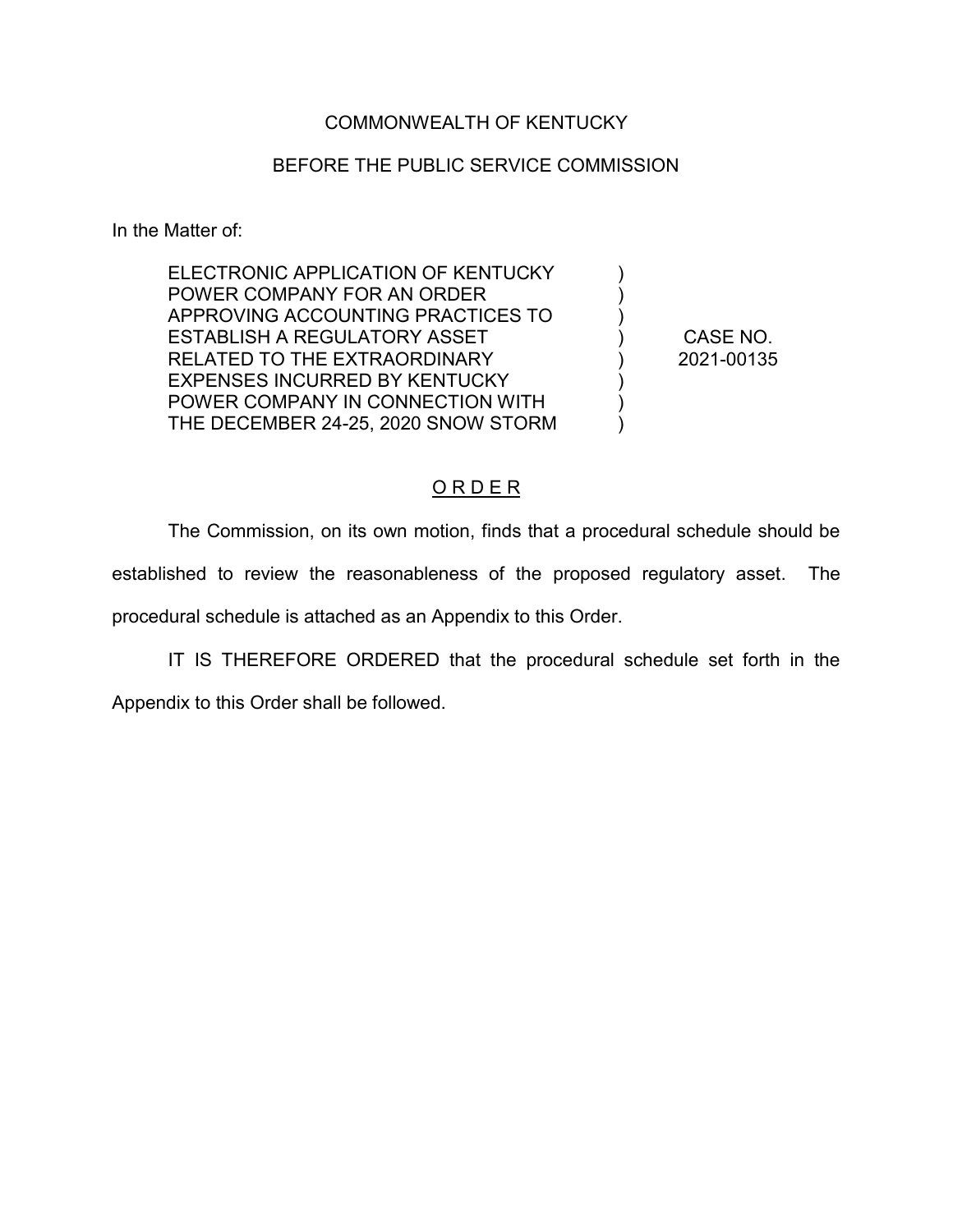By the Commission



ATTEST:

fridwell

Executive Director

Case No. 2021-00135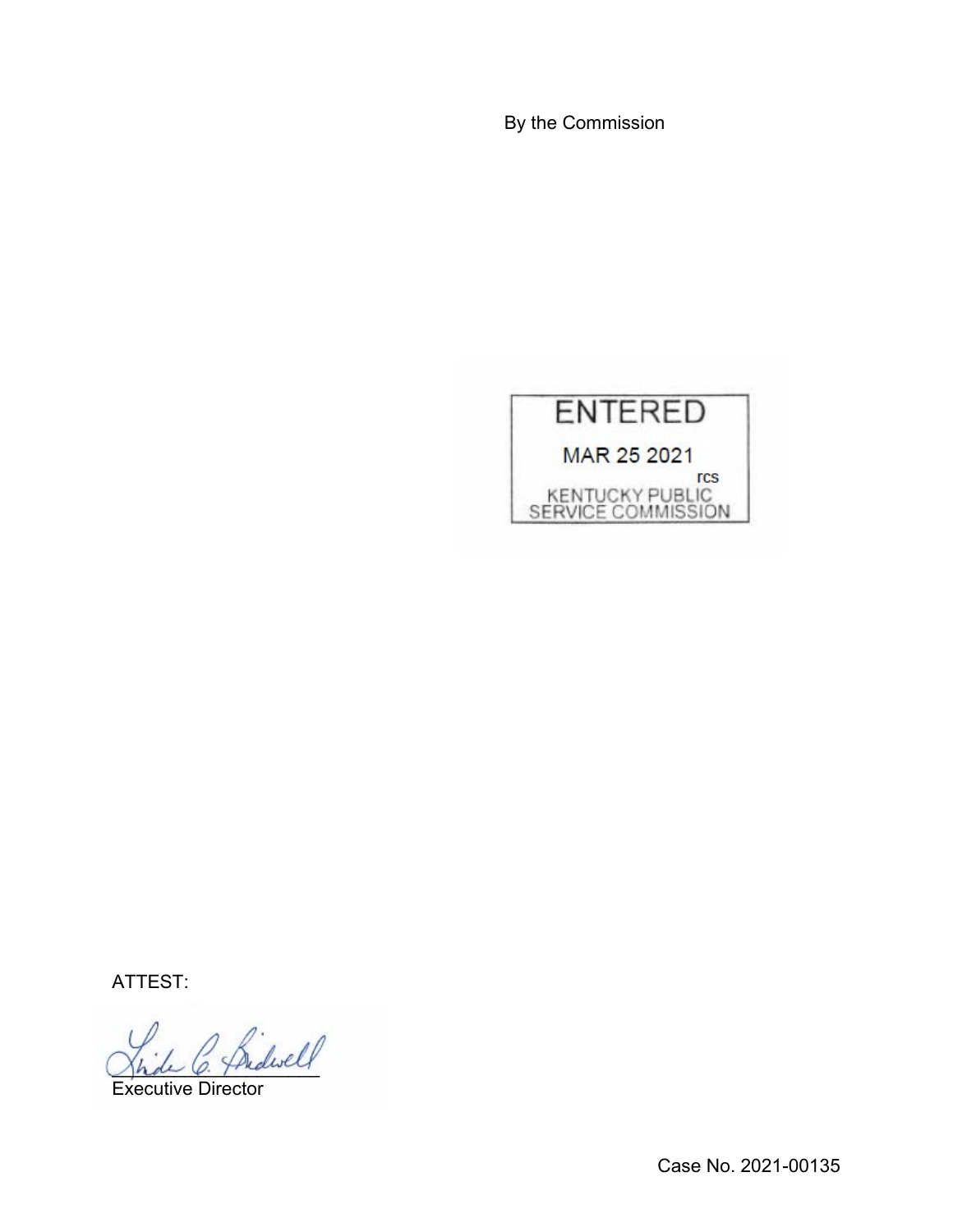# APPENDIX

# APPENDIX TO AN ORDER OF THE KENTUCKY PUBLIC SERVICE COMMISSION IN CASE NO. 2021-00135 DATED MAR 25 2021

| All requests for intervention shall                  |  |
|------------------------------------------------------|--|
| All requests for information to Kentucky Power shall |  |
| Kentucky Power shall file responses to requests for  |  |